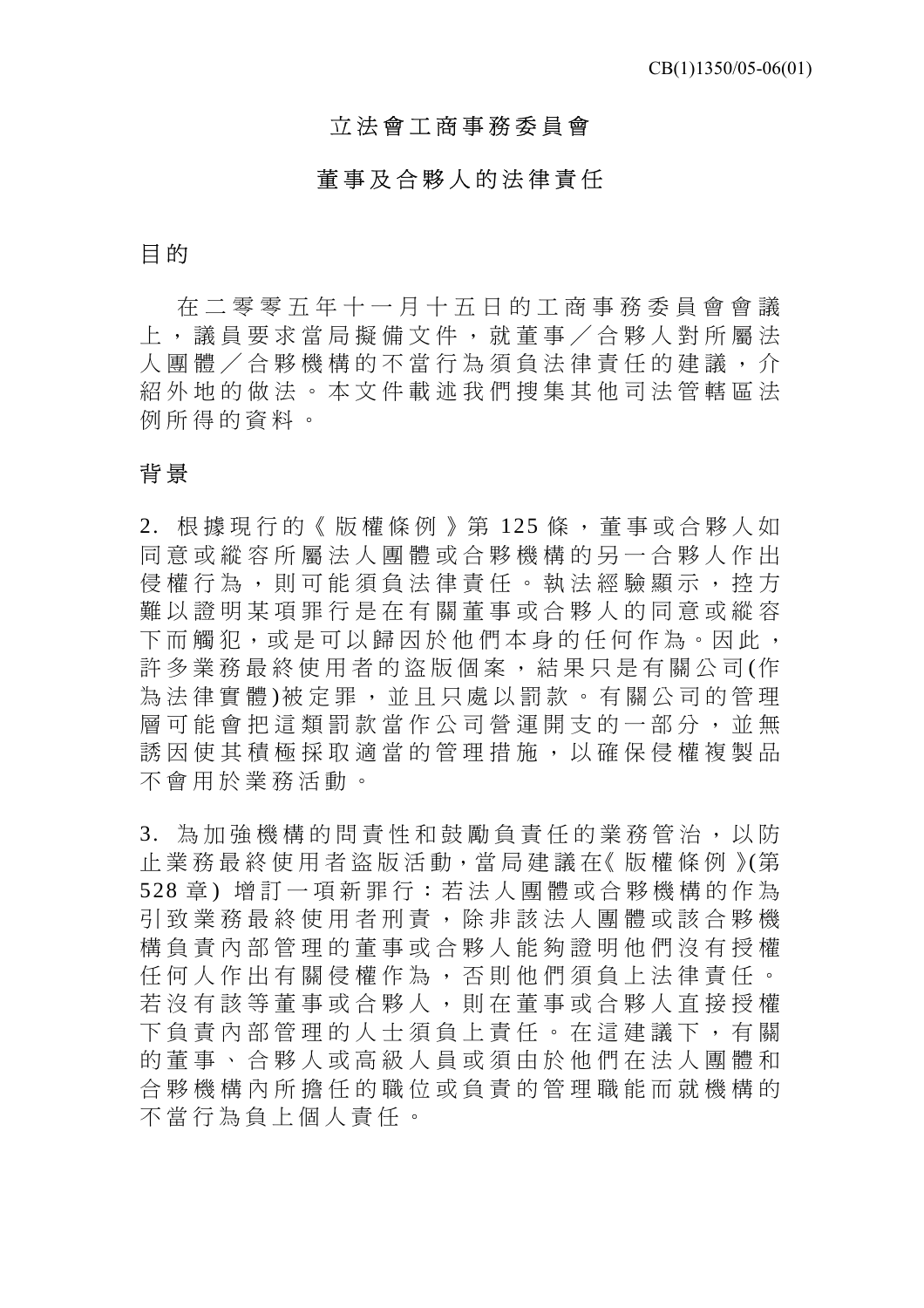4. 工商事務委員會曾在二零零五年十一月十五日的會議 討論有關建議,議員對擬議罪行隱含把舉證責任轉移到 董 事 / 合 夥 人 的 規 定 表 示 關 注。議 員 察 悉《 廣 播 條 例 》(第 562 章)也有類似條文,訂明董事及合夥人對業務上使用 未經批准的解碼器的法律責 任,並要求當局參考外地的 做法。

### 外地的做法

5. 我們研究了英國、新加坡、美國和澳洲的法例。由於 董事和合夥人就其公司的不 當行為負上責任的問題可涉 及廣闊的範疇,在下文各段載述的資料是我們盡力所能 找到的資料。

#### 與知識產權相關的罪行

6. 英國和新加坡的知識產權法例載有類似《版權條例》第 125 條的條文<sup>1</sup>。在該等條文下,控方須證明有關的罪行是在 董事或合夥人的同意或縱容下進行的,或是歸因於有關人士 本身的作為。此外,英國和新加坡的知識產權法例規定合夥 機構的合夥人須承擔該機構所觸犯罪行的法律責任。有關條 文<sup>2</sup>訂明,合夥機構若根據有關法例被裁定有罪,各合夥人也 屬犯罪,可被起訴和懲處,能證明對有關罪行不知情或曾試 圖阻止該罪行發生的合夥人,則屬例外。然而,有關法例沒 有規定法人團體的董事須承擔類似的法律責任。

<sup>1</sup> 有關的條文是—

 $\overline{a}$ 

<sup>(</sup>a) 英國《1998 年版權、設計及專利法令》第 110(1)及(2)條;《1977 年專利法令》第 113(1)條; 及《1994 年商標法令》第 101(5)條;及

<sup>(</sup>b) 新加坡《版權法令》第 201B(4)條、《商標法令》第 107(4)條,以及《專利法令》第 102(1) 條。

 $^2$  有關的條文是英國《1994 年商標法今》第 101(4)條,及新加坡《版權法今》第 201B(3)條、《商 標法令》第 107(3)條,以及《專利法令》第 102(5)條。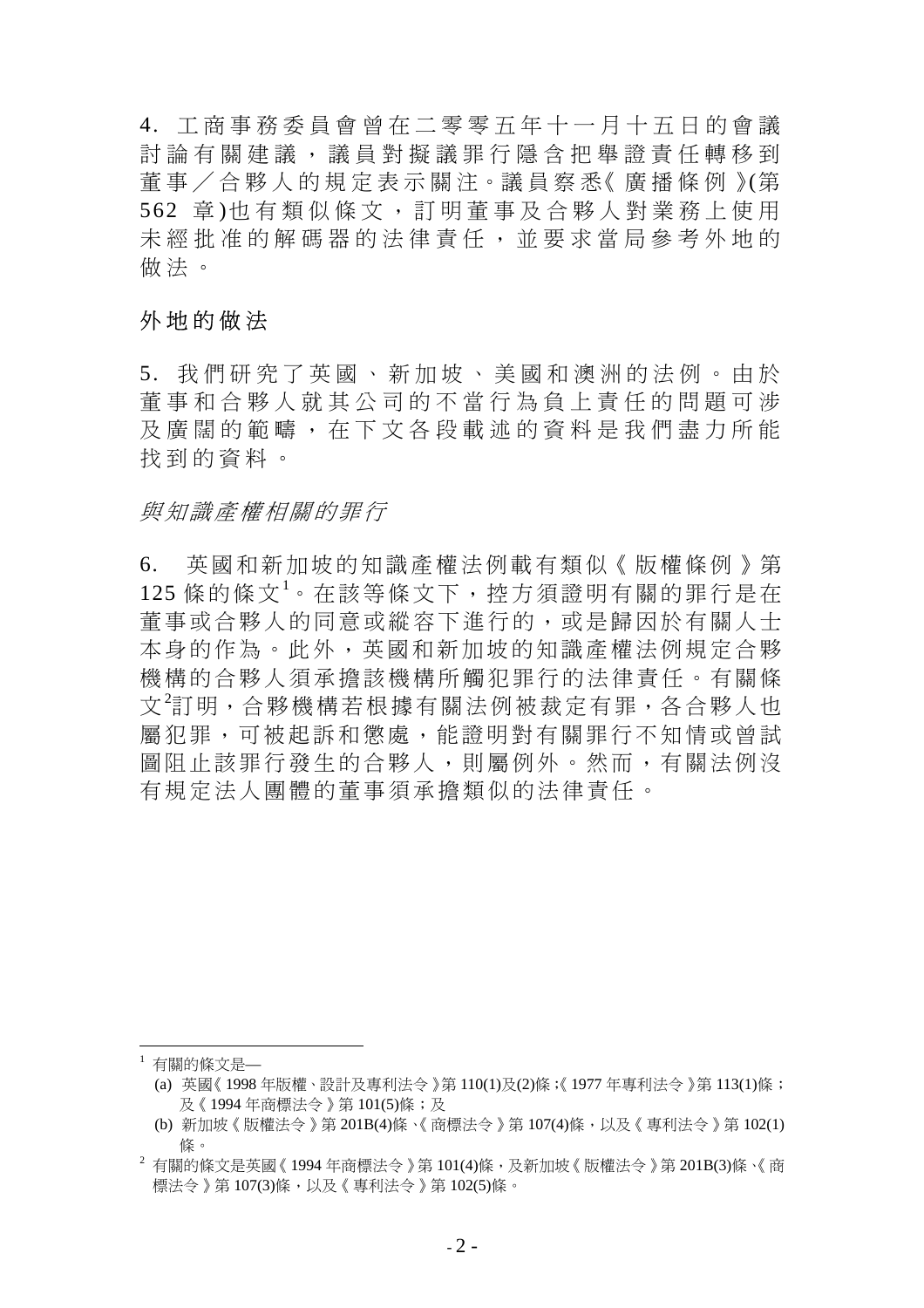7. 在澳洲,某些關於環境保護、職業健康及安全、危險貨 物及公平貿易的聯邦、省及領地法例,訂有適用於董事及其 他擔當管理職能的人員的法律責任條文。有些條文規定觸犯 罪行的法人團體的董事須承擔法律責任;有些則規定凡與法 團管理有關或參與法團管理的行政人員,不論其職銜及是否 法團董事,須一律承擔法律責任;又有一些條文規定被告人 有法律責任按「相對可能性的衡量準則」證明本身提出的辯 護。相關條文的詳情載於附件(只備英文版)。

8. 另外,美國法院在食品和藥物法例方面發展了一套「負 責法團人員」的原則。在這原則下,法團在某些關於個人健 康和福祉的法例下若負上責任,該法團的職員可因其擔任的 職位而須承擔個人責任。法院認為,若商業機構提供影響公 眾健康和福祉的服務和貨品,在該等機構內擁有相關的責任 和權力的人士須承擔較嚴格的責任。亦即是說,該等人士不 單有責任主動查究違規的情況,並作出補救的措施,更應推 行措施以防止違規的情況發生,否則該等人士須就團體的不 當行為負責。

工商及科技局 工商科 二零零六年四月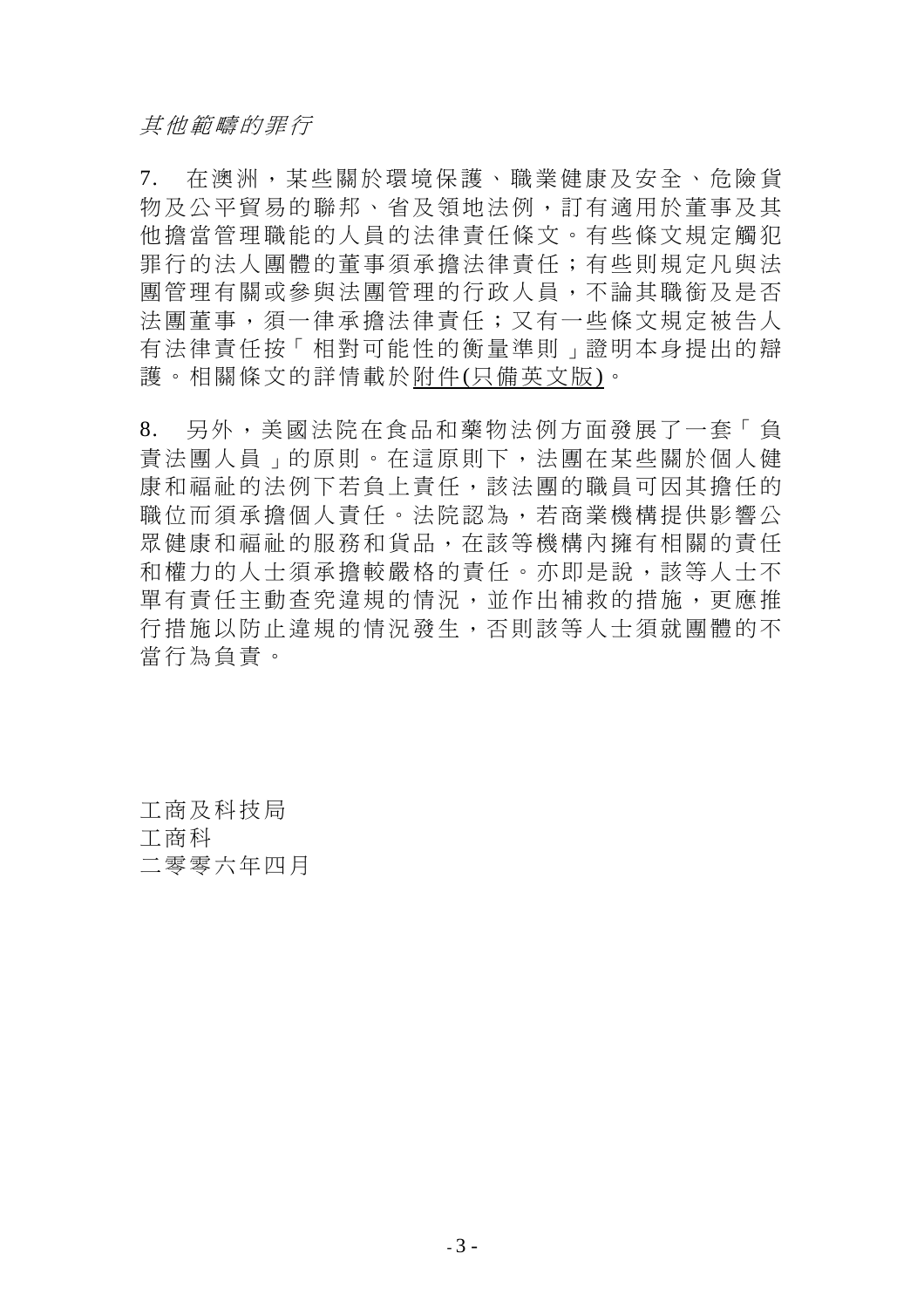#### **Annex**

## **Derivative liability in Australia**

#### *Environmental legislation*

Section 91(1) of the Waste Management and Pollution Control Act 1988 (Northern Territory) provides that where a body corporate commits an offence under the Act, every person who is a director of or who is concerned in the management of the body corporate is to be taken to have committed the same offence. Section 91(2) provides that it is a defence if the defendant establishes that –

- (a) the body corporate had, under this Act, a defence to the offence that the defendant is, apart from this section, to be taken to have committed:
- (b) the act or omission that constituted the offence took place without the defendant's authority, permission or consent;
- (c) the defendant did not know, and ought not reasonably be expected to have known, that the offence was to be or was being committed and took all reasonable steps to prevent or stop the commission of the offence; or
- (d) the defendant could not by the exercise of reasonable diligence have prevented the commission of the offence by the body corporate.

Section 493 of the Environmental Protection Act 1994 (Queensland) provides that if a corporation commits an offence under any provision of the Act, each of the executive officers of the corporation also commits an offence, namely, the offence of failing to ensure that the corporation complies with the Act. However, it is a defence for an executive officer to prove –

(a) if the officer was in a position to influence the conduct of the corporation in relation to the offence – the officer took all reasonable steps to ensure the corporation complied with the provision; or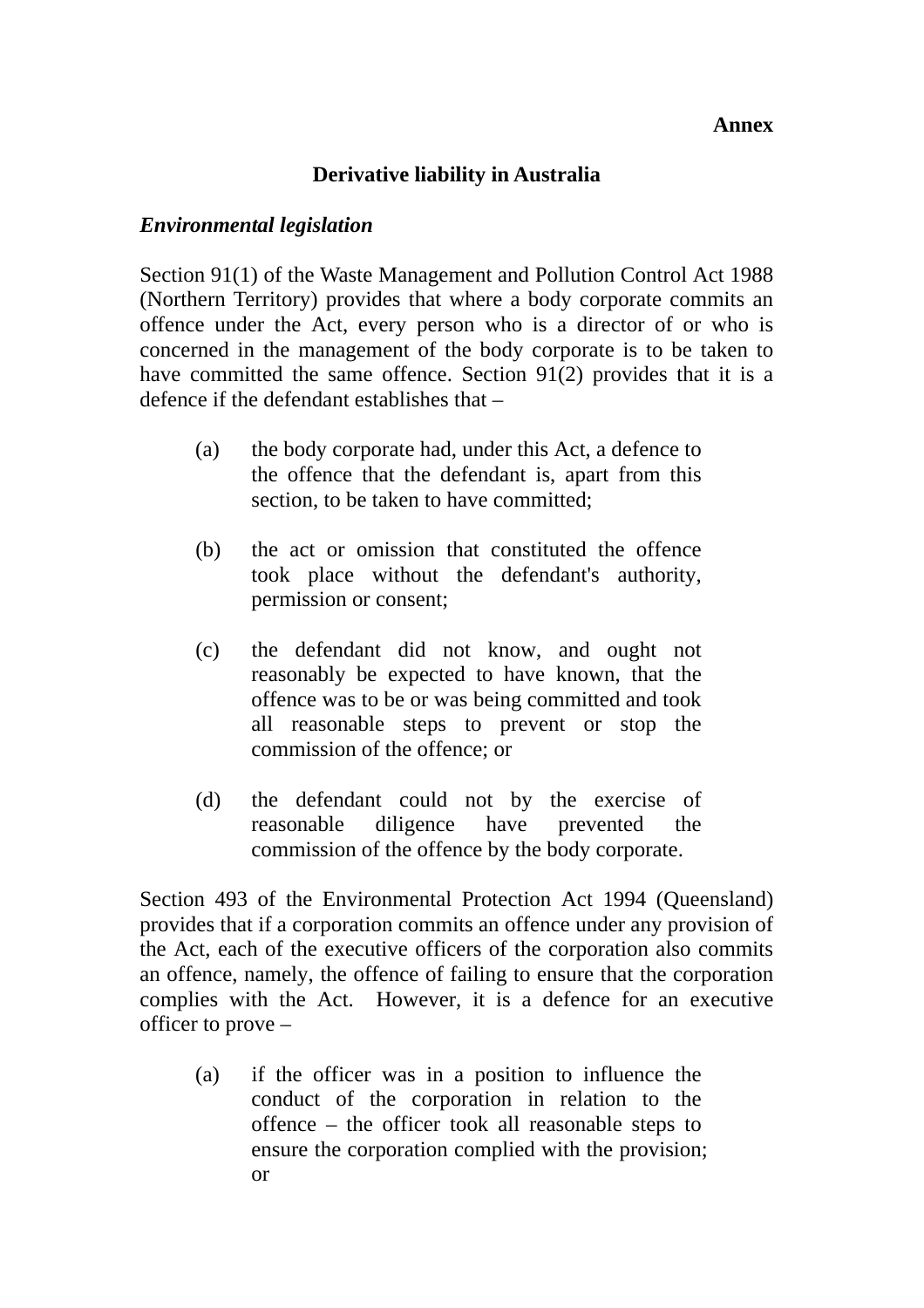(b) the officer was not in a position to influence the conduct of the corporation in relation to the offence.

# *Occupational health and safety*

Section 26 of the Occupational Health and Safety Act 2000 (New South Wales) provides that if a corporation contravenes any provision of the Act, each director of the corporation, and each person concerned in the management of the corporation, is taken to have contravened the same provision unless the director or person satisfies the court that –

- (a) he or she was not in a position to influence the conduct of the corporation in relation to its contravention of the provision, or
- (b) he or she, being in such a position, used all due diligence to prevent the contravention by the corporation.

Section 167 of the Workplace Health and Safety Act 1995 (Queensland) provides that if a corporation commits an offence under any provision of the Act, each of the corporation's executive officers<sup>1</sup> also commits an offence, namely, the offence of failing to ensure that the corporation complies with the provision. However, it is a defence for an executive officer to prove –

- (a) if the officer was in a position to influence the conduct of the corporation in relation to the offence—the officer exercised reasonable diligence to ensure that the corporation complied with the provision; or
- (b) the officer was not in a position to influence the conduct of the corporation in relation to the offence.

 $\overline{a}$ 1 Schedule 3 of the Act defines executive officer of a corporation, to mean a person who is concerned with, or takes part in, the corporation's management, whether or not the person is a director or the person's position is given the name of executive officer.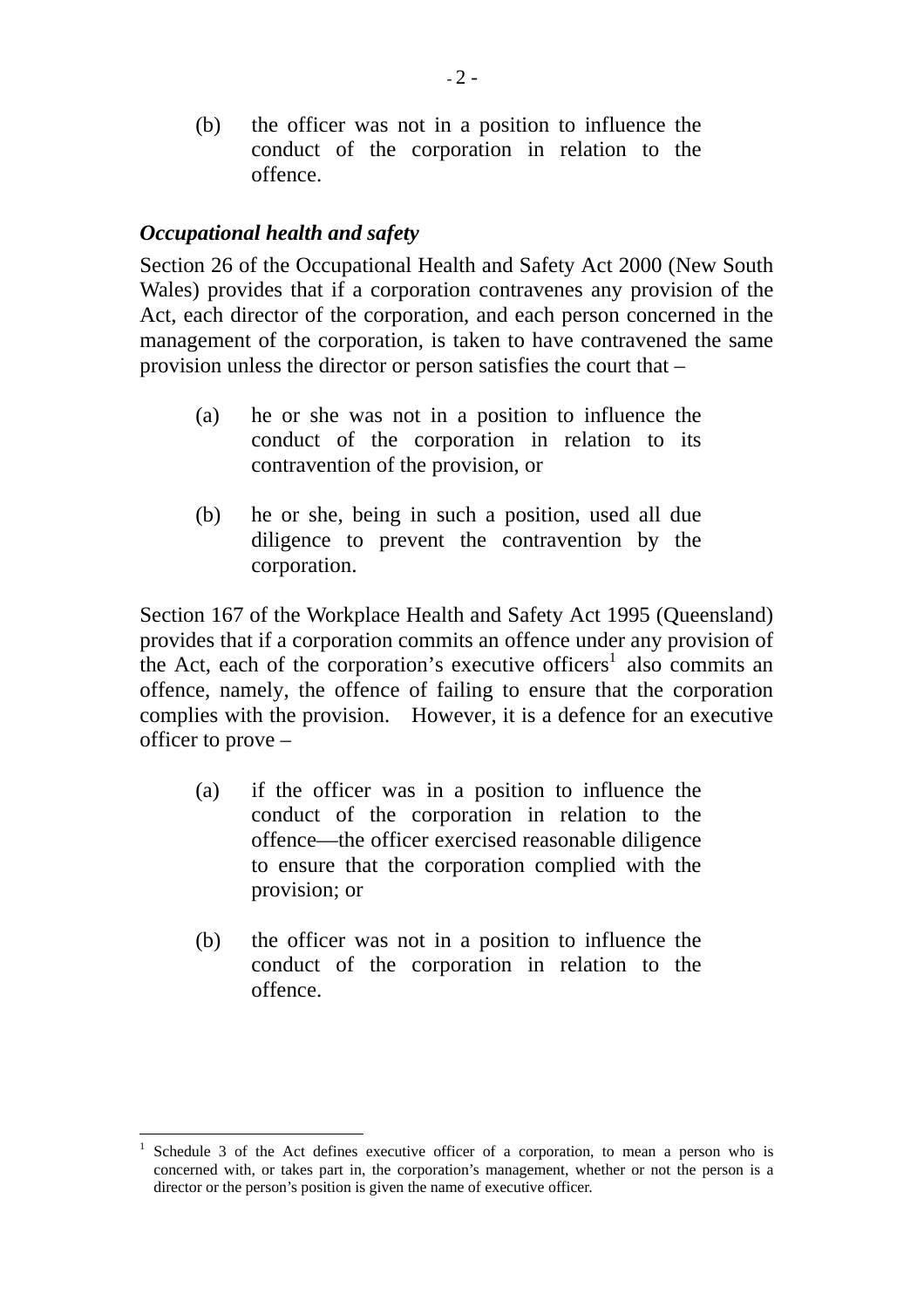# *Hazardous goods*

Section 42(5) of the Road and Rail Transport (Dangerous Goods) Act 1997 (New South Wales) provides that if a body corporate commits an offence under the Act, a person who is a director, secretary or manager of the body corporate or who is otherwise concerned in the management of the body corporate is liable to be punished as an individual who has been found guilty of the offence unless the person satisfies the court that  $-$ 

- (a) the person did not know that the offence was committed, or
- (b) the person was not in a position to influence the conduct of the body corporate in relation to the offence, or
- (c) the person took reasonable precautions and exercised due diligence to prevent the commission of the offence.

Section 173 of the Dangerous Goods Safety Management Act 2001 (Queensland) provides that if a corporation commits an offence under any provision of the Act, each of the corporation's executive officers also commits an offence, namely, the offence of failing to ensure that the corporation complies with the provision. However, it is a defence for an executive officer to prove –

- (a) if the officer was in a position to influence the conduct of the corporation in relation to the offence—the officer exercised reasonable diligence to ensure the corporation complied with the provision; or
- (b) the officer was not in a position to influence the conduct of the corporation in relation to the offence.

## *Fair trading legislation*

Section 96 of the Fair Trading Act 1989 (Queensland) provides that if a body corporate commits an offence under the Act, each director or member of the governing body of the body corporate shall, subject to